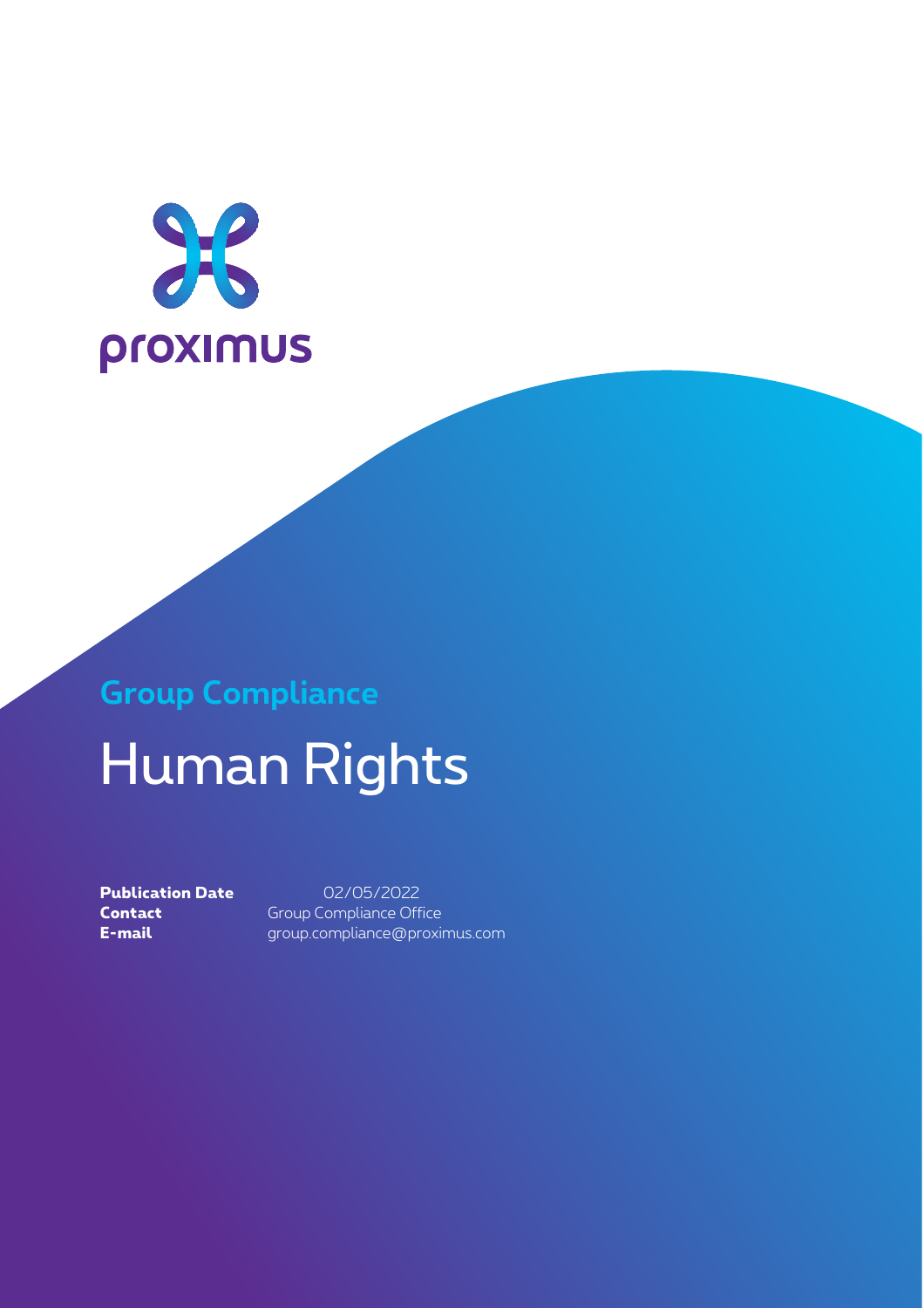

# **Table of contents**

|  | 8. Compliance control monitoring process  4 |
|--|---------------------------------------------|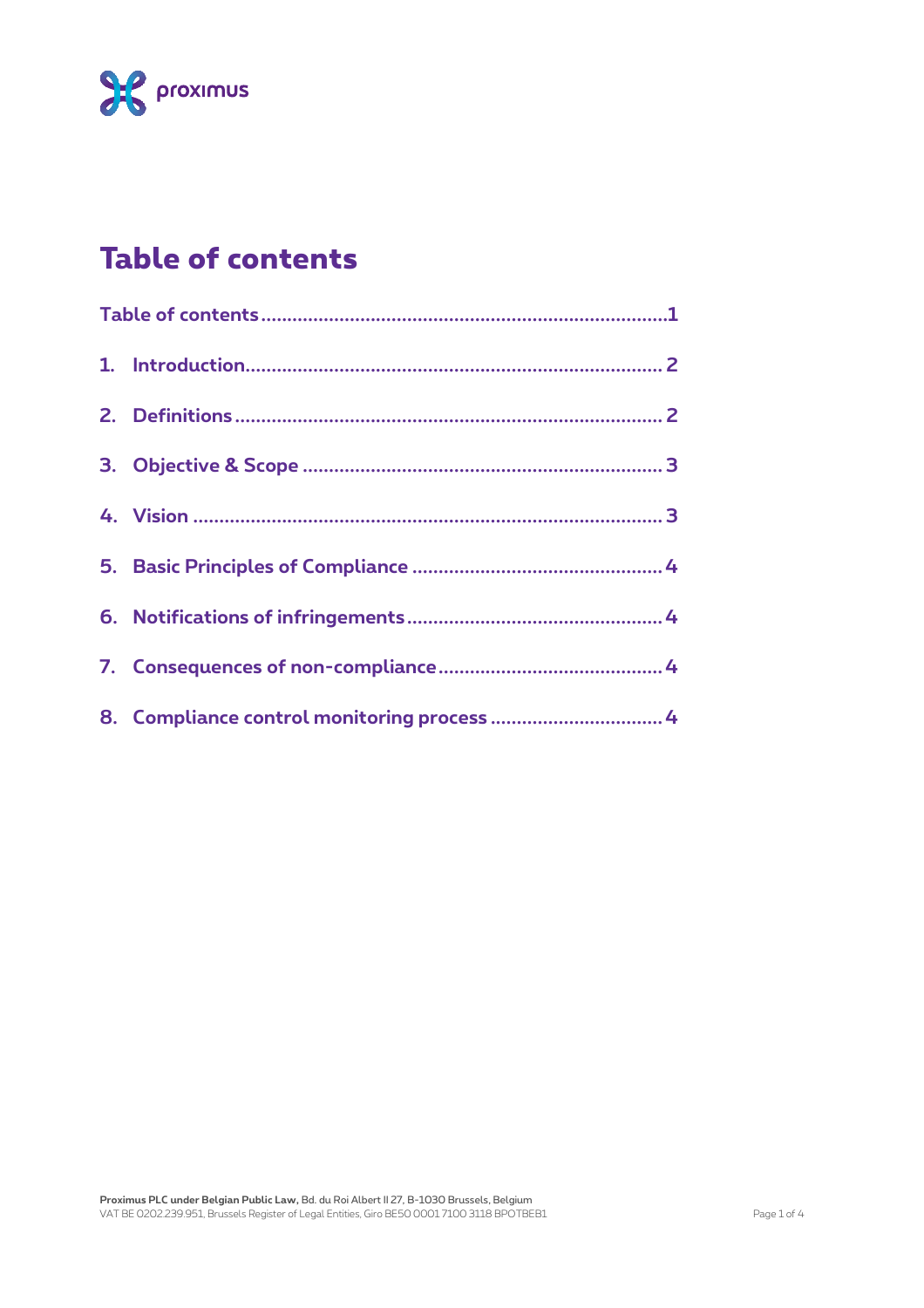

#### **1. Introduction**

Proximus is committed to the highest standards of business and ethical behaviour including compliance with all applicable laws and regulations, as well as company policies, practices, and procedures. Proximus respects internationally recognised Human Rights as established in the Universal Declaration on Human Rights and the International Labour Organisation's Core Conventions.

In line with the UN Guiding Principles on Business and Human Rights, Proximus recognises the corporate responsibility to respect these principles and commit to 'know and show' this through on-going human rights due diligence. Furthermore, our efforts include ongoing robust engagement with our business and major supply chain partners to mitigate potential human rights impacts beyond our direct control.

Our support of internationally recognised Human Rights is consistent with our dedication to enriching our workplace, partnering with our supply chain, preserving the environment, and supporting the communities where we operate.

## **2. Definitions**

Human rights are basic rights inherent to all human beings, regardless of nationality, place of residence, sex, sexual orientation, national or ethnic origin, skin-color, religion, language, or any other status. They are the fundamental rights, freedoms and standards of treatment adhered to by governments, businesses, and individuals around the world and to which all people are entitled. Fundamental human rights are found in the United Nations Declaration on Human Rights, the eight ILO Core Labor Conventions, and various covenants and treaties that implement these principles.

United Nations Global Compact (UNGC) is a strategic policy initiative for businesses that are committed to aligning their operations and strategies with ten universally accepted principles in the areas of human rights, labor, environment and anti-corruption. The Global Compact exists to assist the private sector in the management of increasingly complex risks and opportunities in the environmental, social and governance domains, seeking to embed markets and societies with universal principles and values for the benefit of all.

Universal Declaration of Human Rights (UDHR) was enacted in 1948 by the United Nations and contains 30 high-level principles that established the modern scope of "human rights".

International Labor Organization (ILO) is the international organization under the United Nations responsible for developing and overseeing international labor standards. It is the only United Nations agency that brings together representatives of governments, employers and workers to jointly shape policies/programs promoting decent work for all.

Global Network Initiative (GNI) is a multi-stakeholder organization committed to working with IT businesses to identify, navigate, and mitigate human rights risk and impacts.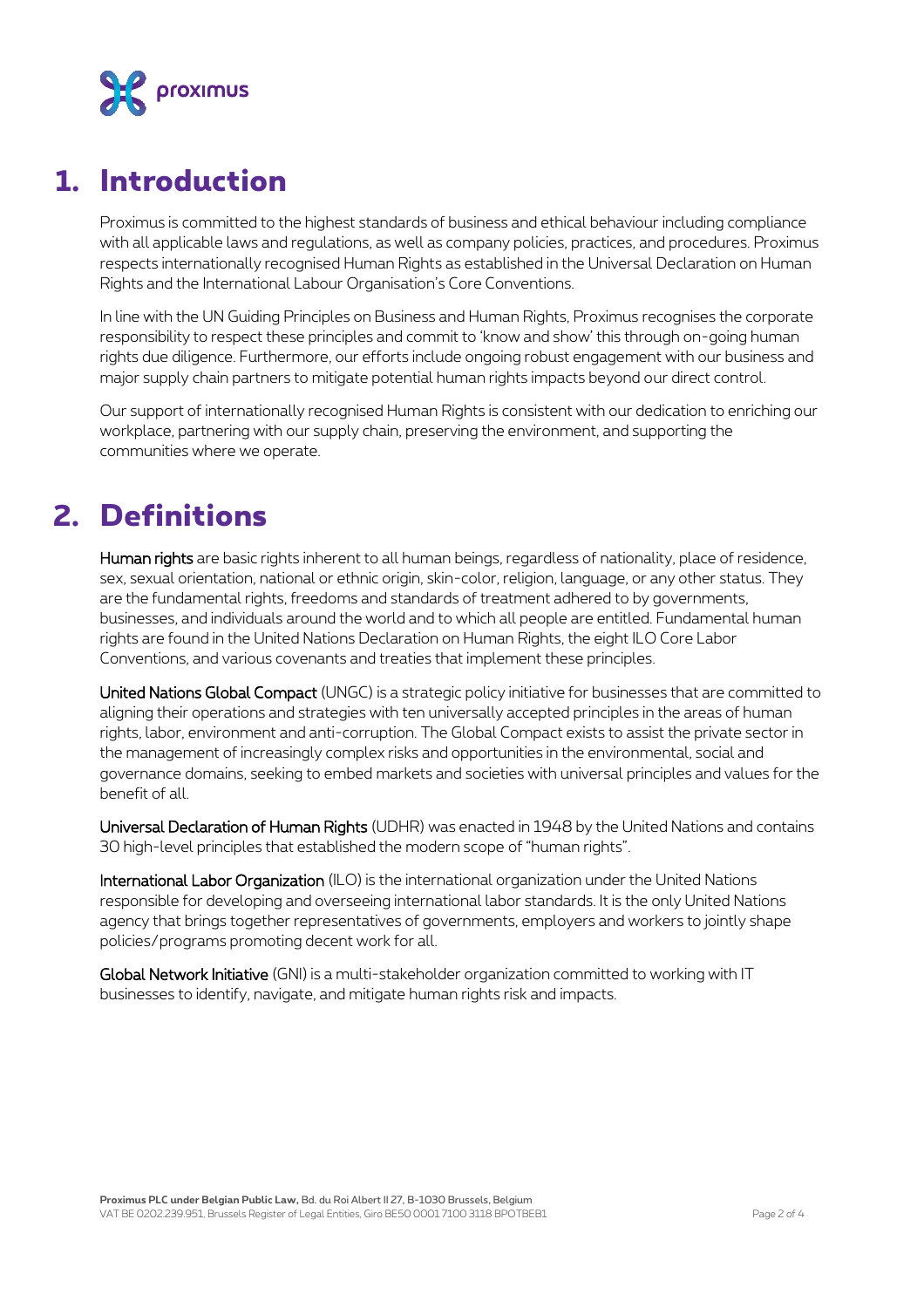

## **3. Objective & Scope**

Proximus's Human Rights Policy applies to all Proximus employees, anyone doing business for or with Proximus and others acting on Proximus's behalf.

In addition, the Human Rights policy exists to:

- Inform employees, business partners and customers of Proximus's commitment to human rights.
- Establish Proximus's commitment to 'know and show' its respect for human rights through ongoing human rights due diligence.
- Maintain Proximus's high ethical standards.
- Contribute to the realisation of human rights globally.

## **4. Vision**

Proximus conducts its business in a manner that respects the rights and dignity of all people, complying with all applicable laws and regulations. Our policies reflect our commitment to respecting the protection of internationally recognised Human Rights.

- All employment with Proximus is voluntary. We do not use child or forced labour in any of our operations or facilities. We do not tolerate any form of unacceptable treatment of workers, including but not limited to the exploitation of children, physical punishment or abuse, or involuntary servitude. We fully respect all applicable laws establishing a minimum age for employment, to support the effective abolition of child labour worldwide.
- Proximus abides by all laws and regulations regarding pay practices and the classification of employment according to job level and status.
- We respect our employees' right to choose to join or not join a trade union, or to have recognised employee representation in accordance with local law.
- Diversity is embraced at Proximus. We recognise that a diverse mix of backgrounds, skills and experiences drives new ideas, products, and services and provides us with a sustained competitive advantage.
- We believe everyone should be treated with respect regardless of their background. We are committed to the elimination of discrimination based on gender, race, class, economic status, ethnic background, sexual orientation, age, political beliefs, veteran status, marital status or any other protected class.
- Everyone has the right to freedom of opinion and expression; this right includes freedom to hold opinions without interference and to seek, receive and impart information and ideas through any media and regardless of frontiers.
- The Group Supply Chain Management System includes the requirement for all suppliers, vendors, contractors, consultants, and agents to adhere to Proximus's Labour standards and Code of Conduct policies.